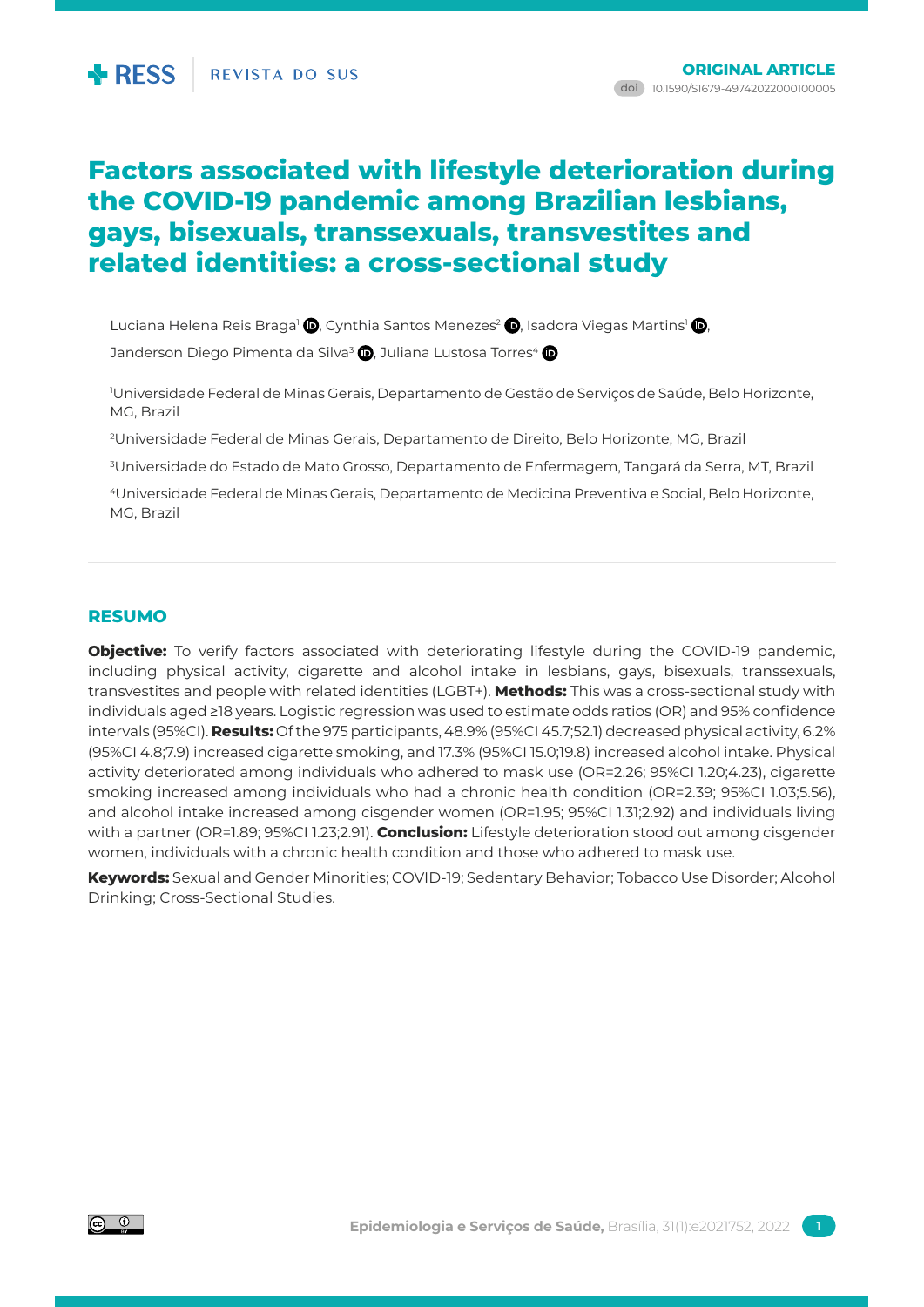## **INTRODUCTION**

The rapid spread and high severity of coronavirus subtype 2, or SARS-CoV-2, led the World Health Organization (WHO) to declare, on March 11<sup>th</sup> 2020, that the disease had gained pandemic proportions, naming it Coronavirus Disease 2019 (COVID-19).<sup>1</sup> In Brazil, community transmission of the disease was officially announced on March 20<sup>th</sup> 2020,<sup>2</sup> when the first social distancing measures began. By May 24<sup>th</sup> 2021, Brazil had recorded 16,120,756 COVID-19 cases and 449,858 COVID-19 deaths.3

As a result of social distancing, some vulnerabilities, inherent to the lesbian, gay, bisexual, transsexual and related identities (LGBT+) population, have become more evident.4 There is noteworthy concern with the ability of these social segments to achieve social distancing, this being an attitude that depends on factors related to type of job, housing conditions and sociocultural characteristics.5

Healthy lifestyle is defined as a way of living that decreases the risk of disease and early death, especially when it comes to cardiovascular disease and lung cancer, and includes behaviors such as regular physical activity, smoking and drinking.6 Data collected during the pandemic on 45,161 general population Brazilians, aged 18 years or more, showed an 18% reduction in physical activity, associated with higher intake of ultra-processed food, such as chocolates and sweet cookies (5.8%) and alcoholic beverages (17.6%). In the same sample, considering only smokers, 34% of them reported an increase in the number of cigarettes they smoked.7

Historically, higher rates of smoking and drinking are found among the LGBT+ population (lesbian, gay, bisexual, transsexual, transvestite and related identities).<sup>8,9</sup> This poorer lifestyle is partly explained by the minority stress theory, $10^{\circ}$  and entails even greater vulnerability to COVID-19. Poorer

| <b>Study contributions</b>          |                                                                                                                                                                                                                                                                                                                         |  |  |
|-------------------------------------|-------------------------------------------------------------------------------------------------------------------------------------------------------------------------------------------------------------------------------------------------------------------------------------------------------------------------|--|--|
| <b>Main results</b>                 | Physical activity decreased<br>more than cigarette and<br>alcohol intake increased<br>among LGBT+ individuals.<br>Factors association with these<br>forms of lifestyle deterioration<br>were adherence to facemask<br>use, having a chronic health<br>condition, being cisgender<br>women and living with a<br>partner. |  |  |
| <b>Implications</b><br>for services | The prolongation of the<br>pandemic may impact the rate<br>at which the physical health<br>of LGBT+ people deteriorates.<br>Questions about social<br>environment and gender<br>identity during routine medical<br>consultations can help identify<br>more vulnerable individuals.                                      |  |  |
| <b>Perspectives</b>                 | The filling in of data on sexual<br>orientation and gender<br>identity should be encouraged<br>in health services, so that<br>such information can guide<br>public policies aimed at more<br>vulnerable LGBT+ people<br>during the pandemic.                                                                            |  |  |

lifestyle is also related to a greater tendency of LGBT+ mental health impairment during the pandemic, as demonstrated in Brazil<sup>11</sup> and in other countries.12 Despite this, data regarding the lifestyle of this population is still scarce. A study conducted with men who have sex with men and transgender women, all Latino immigrants in the United States, showed a 23.1% increase in alcohol consumption during the COVID-19 pandemic period.<sup>13</sup> Similarly, a study conducted in Brazil with MSM and transgender persons $14$  identified that 29.7% of them increased their frequency of alcohol intake during the pandemic. However, these studies did not explore predisposing factors for lifestyle deterioration regarding regular physical activity, cigarette smoking and alcohol consumption.

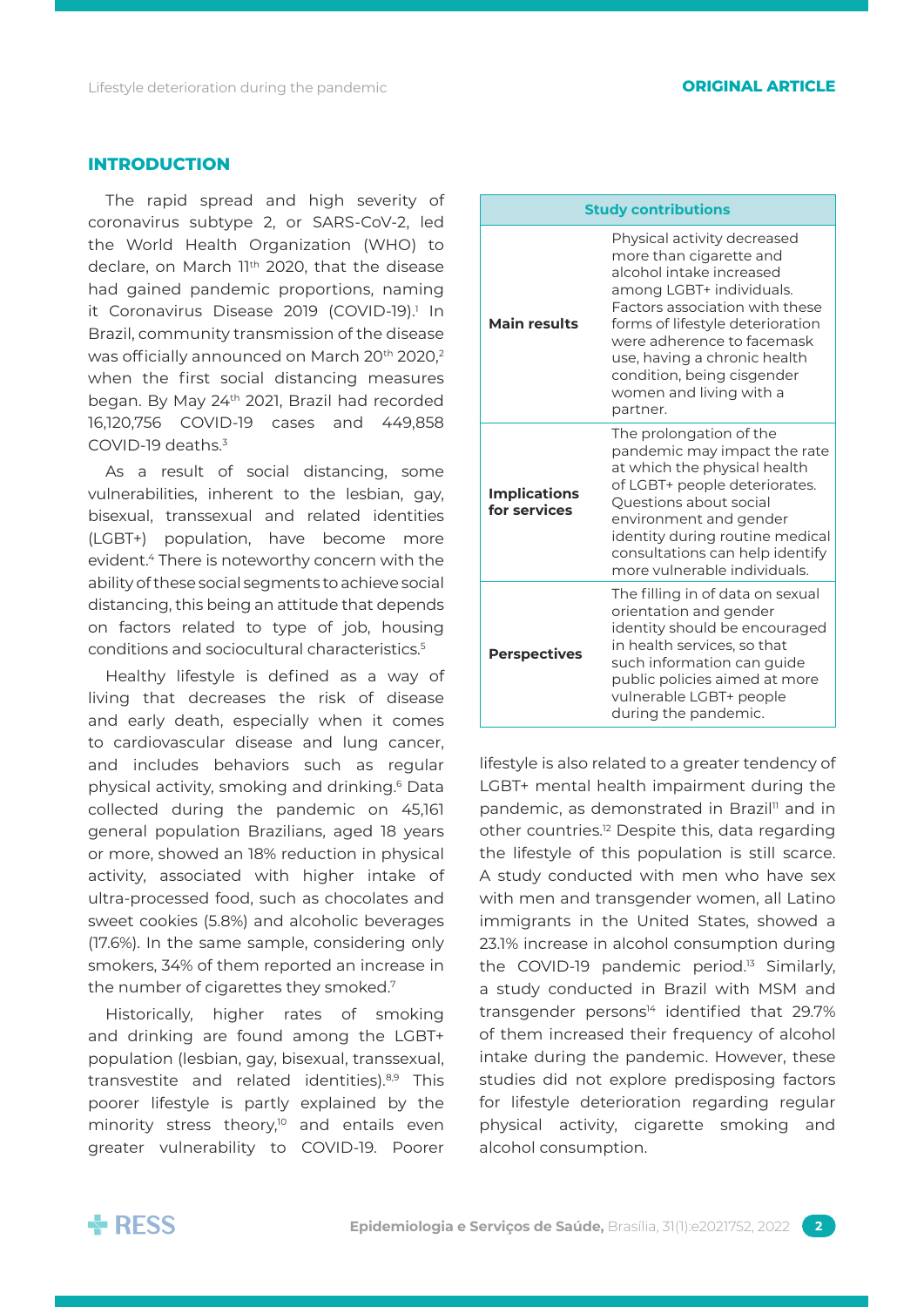According to the WHO, physical activity helps improve mental health<sup>15</sup> and stress management while social distancing measures are in force.<sup>5</sup> In turn, unhealthy habits can worsen mental health.5 In addition to causing deterioration of respiratory tract conditions, smoking increases predisposition to contracting severe COVID-19.7 In turn, excessive alcohol intake weakens the immune system<sup>16</sup> and as such increases vulnerability to SARS-CoV-2. In addition, alcohol is a potent central nervous system depressant, thus exacerbating episodes of depression and anxiety during social distancing.17

As yet there are no studies in Brazil concerning the LGBT+ population in the context of the pandemic that address lifestyle deterioration and its predisposing factors. This information could help health professionals in defining target groups for health education actions among the LGBT+ population, and thus contribute to public policies to minimize impact on the health of these groups during the COVID-19 pandemic.

This study aimed to verify factors associated with lifestyle deterioration among the LGBT+ population during the COVID-19 pandemic, considering regular physical activity, cigarette smoking and alcohol consumption.

#### **METHODS**

This was a cross-sectional study conducted in Brazil, from August 19<sup>th</sup> to November 30<sup>th</sup> 2020, with a target population consisting of individuals identified as Brazilians who belong to the LGBT+ segment of the population, based on an online survey.

The study was based on data from the LGBT+ Health Survey, the objectives of which were to characterize the LGBT+ population during the COVID-19 pandemic and to specify the characteristics of the pandemic in this population. The LGBT+ Health Survey was an anonymous online survey that gathered sociodemographic, health, sexuality and social discrimination information.<sup>18</sup> Although not representative, the survey was publicized nationally on social networks such as Facebook, Instagram and Whatsapp, using a "snowball" method to pass on the survey link19 whereby one participant indicates the survey to someone else and so on and so forth. In addition, news items about the survey were published on the official websites of the participating universities, including the Universidade Federal de Minas Gerais (UFMG) and the Universidade Federal do Rio de Janeiro (UFRJ), in addition to radio coverage and online stories, in order to reach the largest possible number of people.

The study included all people from this population who met the inclusion criteria, which were: being 18 years of age or older, living in one of Brazil's five regions, selfreporting belonging to the LGBT+ population and having access to the internet in order to be able to fill out the questionnaire; and, of course, having agreed to take part in the study.

Given that the survey was not specifically designed for the dependent variables of this study, the sample size calculation was based on a conservative estimate of the prevalence of the main outcomes to be studied (50%; 5% sampling error), considering a 99% significance level. Thus the minimum sample size was defined as being 664 respondents.<sup>18</sup>

The survey itself was divided into four blocks of information: sociodemographic; sexuality; violence/discrimination; and health conditions. The variables considered in the study were retrieved from the sociodemographic and health conditions blocks of information. The dependent variables were those related to lifestyle characteristics during the pandemic:

– regular physical activity (does not do physical activity; increased or continues the same; deteriorated);

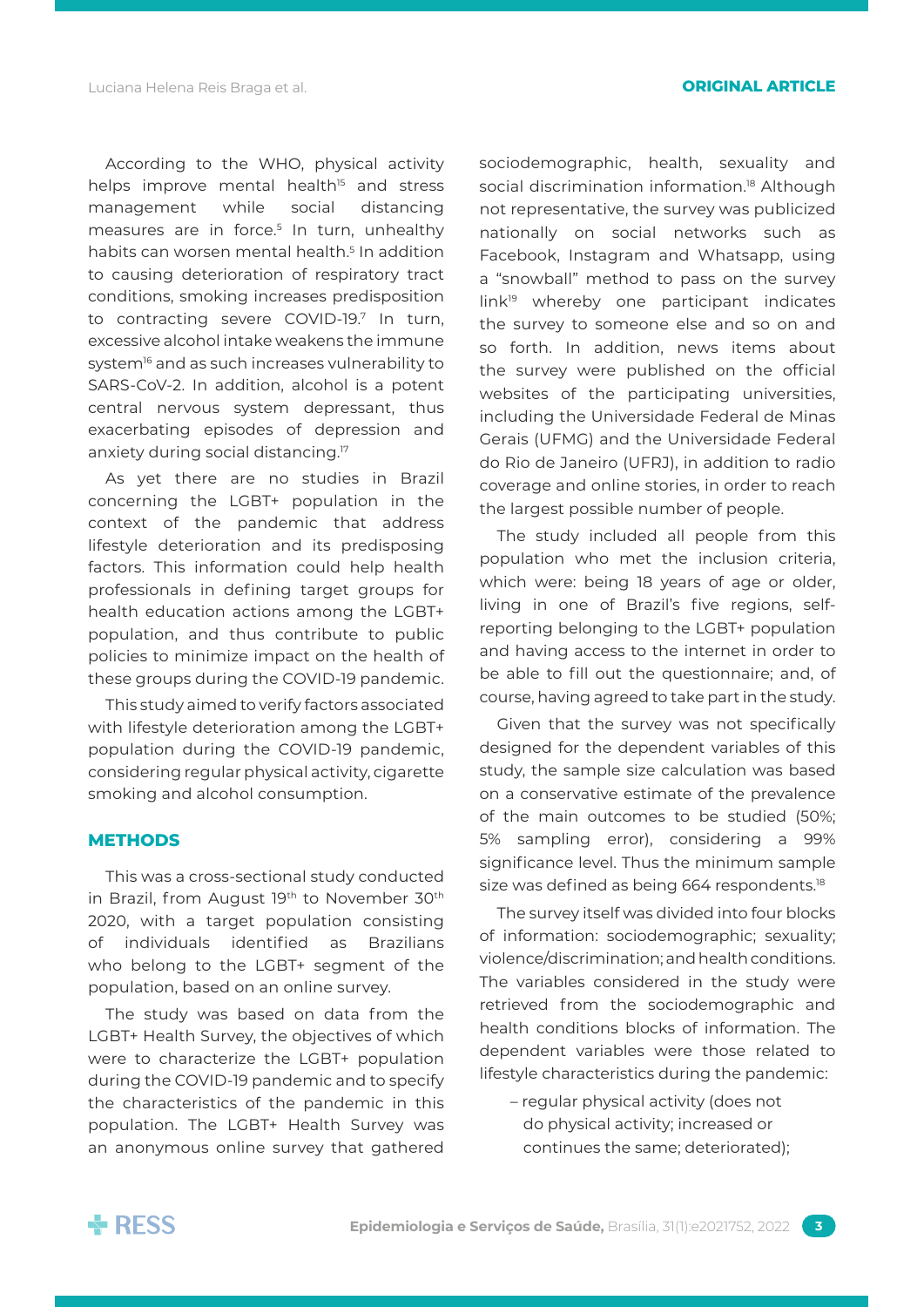- cigarette smoking (does not smoke; increased or continues the same; got worse); and
- alcohol intake (does not drink; increased or continues the same; got worse).

The independent variables were:

- a) Gender characteristics
- affective orientation (homosexual; bisexual; other affective orientation minorities);
- gender identity (cisgender male; cisgender female; transsexual, transvestite, non-binary or other gender minorities).
- b) Sociodemographic characteristics
- age group (in years: 18- 29; 30-49; 50 or over);
- schooling (up to degree level; postgraduate);
- race/skin color (non-white; white);
- living with a partner (no; yes);
- number of dwellers in household (1; ≥2);
- region of Brazil (Southeast; other); and
- receiving government emergency aid during the pandemic (no; yes).
- c) Health-related characteristics
- number of chronic conditions (0; 1; ≥2);
- depression (no; yes);
- someone close currently or previously diagnosed as having COVID-19 (no; yes).
- adherence to social distancing (no; yes); and
- adherence to facemask use (no; yes).

All these characteristics were measured according to the individual's perception of them and were compared with the same characteristics reported for the time prior to COVID-19, in terms of their lifestyle having deteriorated, improved or remained the same in the pandemic period.

Respondents were asked (i) whether or not they practiced physical activities regularly, and how long in minutes they spent doing them, (ii) whether or not they smoked and how many cigarettes they smoked a day, and (iii) whether or not they drank alcohol before the pandemic, and frequency of drinking expressed in days per week, as well as the number of units of alcoholic beverage drunk each time. Depending on their answers, those who answered that they did regular physical activity, for example, were asked the following: *After the COVID-19 pandemic started, were you able to maintain the frequency and time spent doing physical activity reported for the period prior to the pandemic?*, with the following answer options 'yes, I continued the same', 'no, I decreased the frequency and/or time spent doing physical activity', and 'no, I increased the frequency and/or time spent doing physical activity'. Similar questions were asked about cigarette smoking and alcohol intake, in the case of those who reported smoking and/or drinking before the pandemic.

Returning to regular physical activity, those who reported having decreased frequency and/or time spent doing physical activity were classified as 'deteriorating', while those who reported having increased or maintained frequency and/or hours of physical activity were classified as 'improved or continues the same'. In the case of cigarette and alcohol consumption, those who reported increasing the number of cigarettes and frequency and/ or units of alcohol consumed were classified as 'deteriorating', while those who reported decreasing or maintaining the number of cigarettes and frequency and/or units of alcohol consumed were classified as 'improved or continues the same'.

The way the Brazilian regions were categorized was chosen taking into consideration that most of the sample came from the Southeast region.<sup>18</sup> Chronic health conditions were those reported as having been diagnosed by a physician, which included diabetes *mellitus*, hypertension, heart disease, stroke, respiratory disease, autoimmune disease, chronic kidney failure and cancer. Depression was considered separately from other chronic conditions since mental health is an important issue for the LGBT+ population.<sup>11</sup>

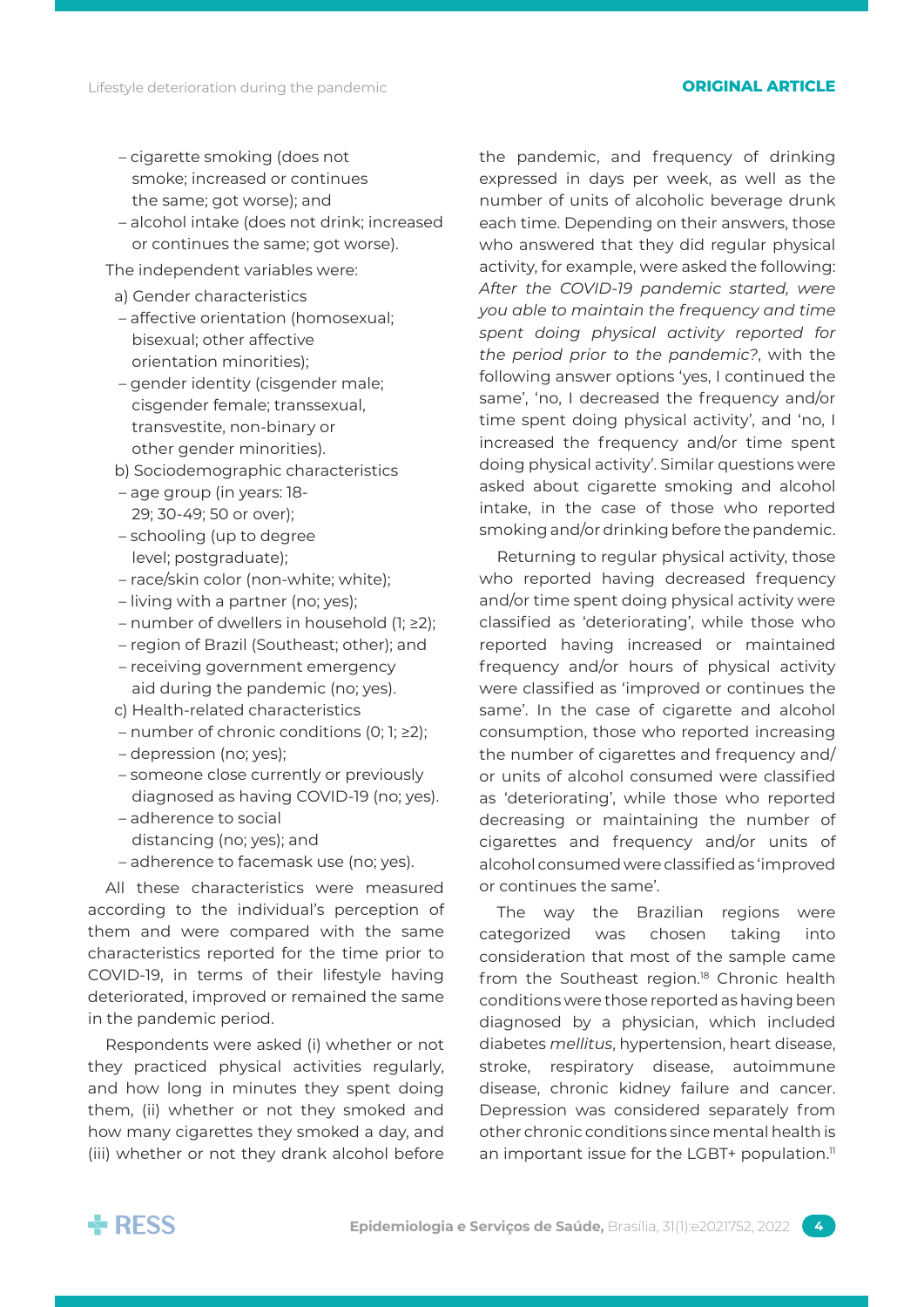Finally, regarding adherence to social distancing and use of masks, respondents had to fully agree that they had followed official health authority recommendations.

First, a descriptive analysis of the sample data was performed using absolute and relative frequencies. Heterogeneous differences between the categories of deteriorating lifestyle during the COVID-19 pandemic were identified by performing Pearson's chi-square test. Logistic regression was used to estimate odds ratios (OR) and 95% confidence intervals (95%CI) in order to investigate factors associated with deteriorating lifestyle among the LGBT+ population throughout the pandemic. This analysis included only those individuals who, before the emergence of COVID-19, already had the selected lifestyles, i.e., physical activity, cigarette smoking and alcohol intake, whereby the reference category adopted was maintenance or improvement of the respective lifestyle. Separate statistical models were created for each of the outcomes. Variables with p<0.20 in the crude models were included in the adjusted models. The Hosmer-Lemeshow test was applied to analyze the fit of the final models, and the multicollinearity test was applied to test correlation between the variables included in the final models. All statistical analyses were performed using Stata 14.2 SE software (Stata-Corp., College Station, Texas, USA).

The LGBT+ Health Survey was approved on August 6th 2020, by the Universidade Federal de Minas Gerais Research Ethics Committee: Certificate of Submission for Ethical Appraisal No. 34123920.9.0000.5149; Opinion No. 4.198.297. Because it was an anonymous questionnaire, a request was made for the Free and Informed Consent form to be waived. Notwithstanding, the researchers carried out the consent process, which consisted of a brief description of the research objectives and design, provided the contact details of one of the researchers in charge, and informed about potential risks and benefits for respondents.

# **RESULTS**

Of the 1,036 LGBT+ individuals who agreed to answer the online survey, 976 met the inclusion criteria, and of these, 975 reported having information regarding the dependent variables (regular physical activity, cigarette smoking and alcohol intake) and were included in the analysis (Figure 1).

Between 1 and 13 data items were missing for six of the independent variables, since it was not obligatory to answer any of the questions in the survey blocks.



**Figure 1 – Final composition of the study sample after applying inclusion criteria, Brazil, August-November 2020**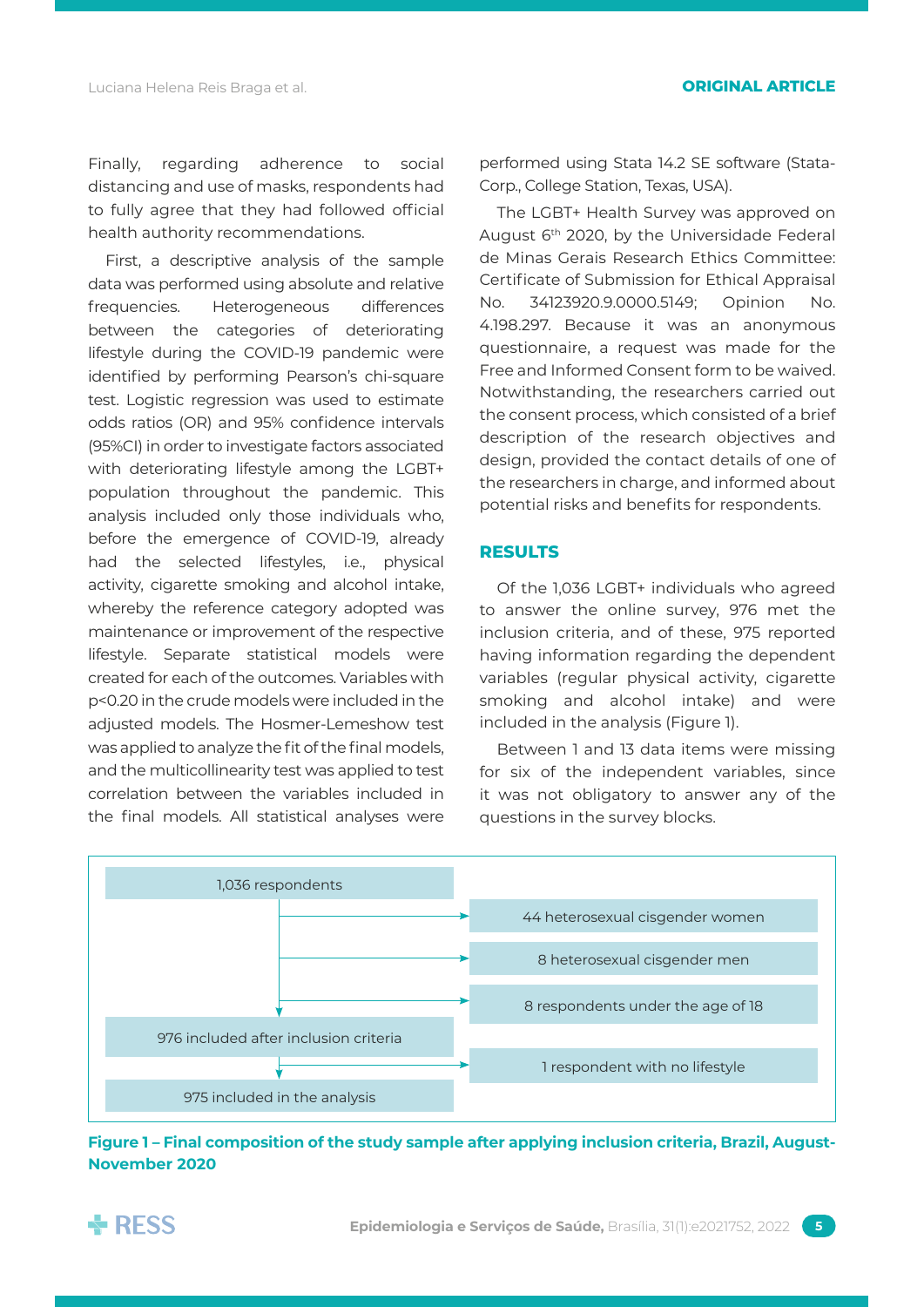Regarding lifestyle deterioration during the pandemic, 48.9% (95%CI 45.7;52.1) reduced regular physical activity, 6.2% (95%CI 4.8;7.9) increased cigarette smoking, and 17.3% (95%CI 15.0;19.8) increased alcohol intake. The mean age of the participants was 31.3 years (standard deviation: 11.5).

Table 1 describes the characteristics of all respondents according to lifestyle deterioration during the pandemic. The majority were homosexual (72.2%), were of white race/skin color (60.1%), and exactly half were cisgender males (50.0%). The most frequent age group was 18 to 29 years (55.4%), and predominant schooling was up to degree level (68.4%).

Higher frequency of deterioration in practicing regular physical activity was found in cisgender women, individuals in the 30- 49 and 50 and over age groups, those with higher schooling (postgraduate), those who did not receive emergency government aid during the pandemic, those who did not report depression, and those who did not report a close person diagnosed – currently or previously – as having COVID-19. Greater frequency of increased cigarette smoking was found in cisgender men and transsexuals, transvestites, non-binary or other gender minorities, individuals with a single chronic health condition, and those with depression.

# **Table 1 – Characteristics of all the LGBT+ Health Survey respondents (n=975) according to lifestyle deterioration during the pandemic, Brazil, August-November 2020**

| <b>Lifestyle deterioration</b><br>during the pandemic |                                              |                             |                          |  |  |
|-------------------------------------------------------|----------------------------------------------|-----------------------------|--------------------------|--|--|
| <b>Total</b>                                          | <b>Doing regular</b><br>physical<br>activity | <b>Cigarette</b><br>smoking | <b>Alcohol</b><br>intake |  |  |
| n (%)                                                 | $n$ (%)                                      | $n$ (%)                     | $n$ (%)                  |  |  |
|                                                       |                                              |                             |                          |  |  |
|                                                       |                                              |                             |                          |  |  |
| 704 (72.2)                                            | 341 (48.5)                                   | 47(6.7)                     | 128 (18.3)               |  |  |
| 232 (23.8)                                            | 117 (50.4)                                   | 13(5.7)                     | 36 (15.6)                |  |  |
| 39 (4.0)                                              | 18 (47.4)                                    |                             | 4(10.3)                  |  |  |
|                                                       |                                              |                             |                          |  |  |
| 487 (50.0)                                            | 178 (44.1)                                   | $33(8.2)$ <sup>a</sup>      | 82 (20.3)                |  |  |
| 405 (41.5)                                            | 259 (53.3) <sup>a</sup>                      | 20(4.1)                     | 72 (14.9)                |  |  |
| 83 (8.5)                                              | 39 (47.0)                                    | $7(8.5)$ <sup>a</sup>       | 14(16.9)                 |  |  |
|                                                       |                                              |                             |                          |  |  |
|                                                       |                                              |                             |                          |  |  |
| 540 (55.4)                                            | 240 (44.5)                                   | 29(5.4)                     | 91 (16.9) <sup>a</sup>   |  |  |
| 336 (34.5)                                            | 183 (54.6) <sup>a</sup>                      | 25(7.4)                     | 66 (19.8) <sup>a</sup>   |  |  |
| 98 (10.1)                                             | 53 (54.1) <sup>a</sup>                       | 6(6.2)                      | 11(11.2)                 |  |  |
|                                                       |                                              |                             |                          |  |  |
| 667 (68.4)                                            | 303 (45.5)                                   | 43(6.5)                     | 106 (16.0)               |  |  |
| 308 (31.6)                                            | 173 (56.4) <sup>a</sup><br>17(5.5)           |                             | 62 (20.2)                |  |  |
|                                                       |                                              |                             |                          |  |  |

To be continued

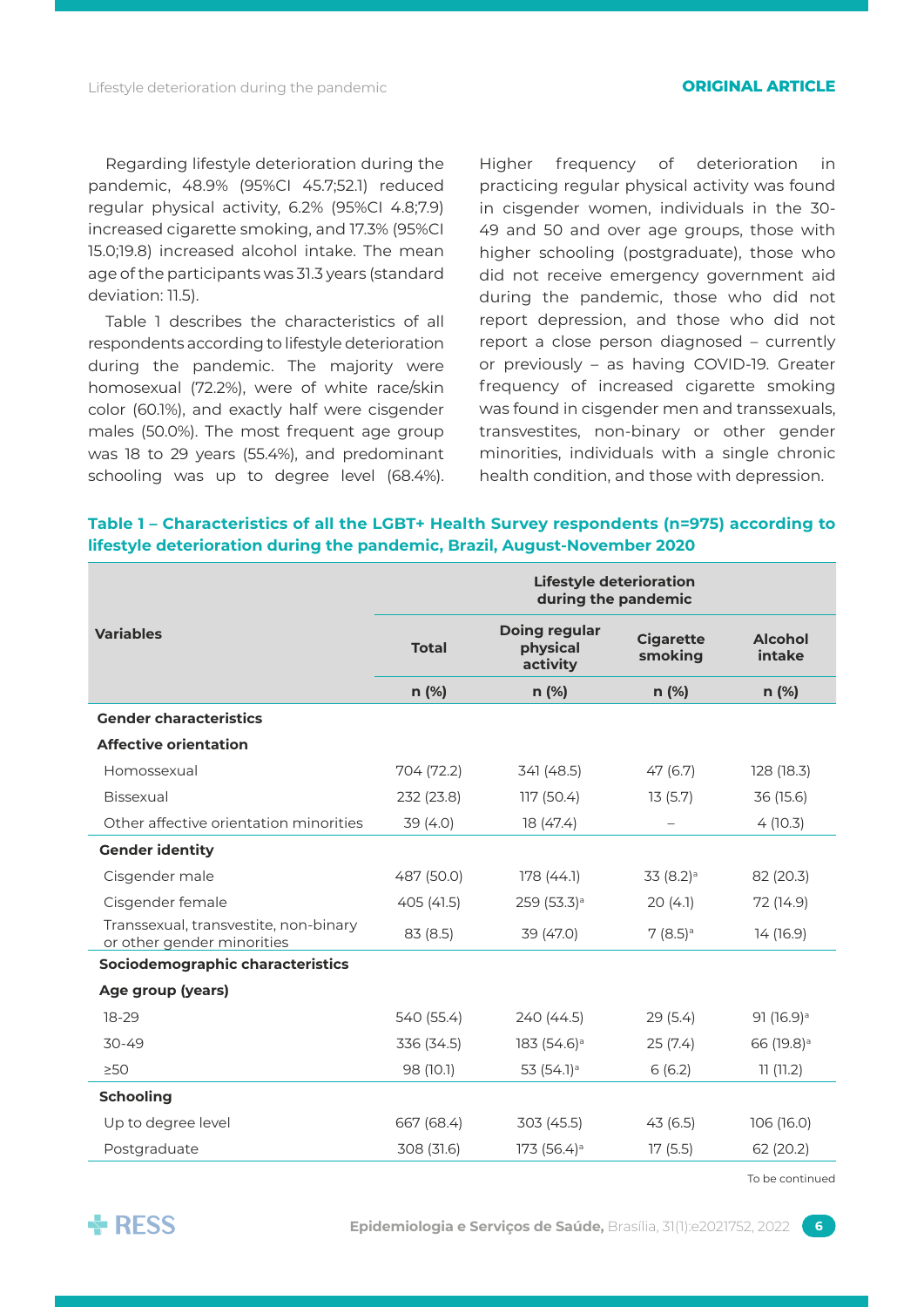#### Continuation

# **Table 1 – Characteristics of all the LGBT+ Health Survey respondents (n=975) according to lifestyle deterioration during the pandemic, Brazil, August-November 2020**

|                                                                                 | <b>Lifestyle deterioration</b><br>during the pandemic |                                              |                                                         |                          |  |
|---------------------------------------------------------------------------------|-------------------------------------------------------|----------------------------------------------|---------------------------------------------------------|--------------------------|--|
| <b>Variables</b>                                                                | <b>Total</b>                                          | <b>Doing regular</b><br>physical<br>activity | <b>Cigarette</b><br><b>Alcohol</b><br>smoking<br>intake |                          |  |
|                                                                                 | n (%)                                                 | n (%)                                        | n (%)                                                   | n (%)                    |  |
| Race/skin color <sup>b</sup>                                                    |                                                       |                                              |                                                         |                          |  |
| Non-white                                                                       | 389 (39.9)                                            | 192 (49.5)                                   | 22(5.7)                                                 | 62 (16.0)                |  |
| White                                                                           | 585 (60.1)                                            | 283 (48.5)                                   | 38 (6.5)                                                | 106 (18.2)               |  |
| Living with a partner <sup>c</sup>                                              |                                                       |                                              |                                                         |                          |  |
| No                                                                              | 718 (74.2)                                            | 343 (47.9)                                   | 41(5.8)                                                 | 113 (15.8)               |  |
| Yes                                                                             | 250 (25.8)                                            | 128 (51.2)<br>19 (7.6)                       |                                                         | 53 $(21.3)$ <sup>a</sup> |  |
| Number of dwellers in household <sup>d</sup>                                    |                                                       |                                              |                                                         |                          |  |
| 1                                                                               | 195 (20.2)                                            | 98 (50.3)                                    | 16(8.2)                                                 | 42 (21.8)                |  |
| $\geq$ 2                                                                        | 772 (79.8)                                            | 373 (48.4)                                   | 43(5.6)                                                 | 126 (16.4)               |  |
| Region of Brazil <sup>b</sup>                                                   |                                                       |                                              |                                                         |                          |  |
| Southeast                                                                       | 781 (80.2)                                            | 384 (49.2)                                   | 49 (6.3)                                                | 131 (16.8)               |  |
| Other                                                                           | 193 (19.8)                                            | 91 (47.6)                                    | 11(5.8)                                                 | 37 (19.3)                |  |
| Receiving government emergency aid during the pandemic <sup>e</sup>             |                                                       |                                              |                                                         |                          |  |
| <b>No</b>                                                                       | 703 (72.8)                                            | 360 (51.4) <sup>a</sup>                      | 45(6.4)                                                 | 133 (19.0) <sup>a</sup>  |  |
| Yes                                                                             | 262 (27.2)                                            | 111(42.4)                                    | 15(5.8)                                                 | 35 (13.4)                |  |
| <b>Health-related characteristics</b>                                           |                                                       |                                              |                                                         |                          |  |
| Number of chronic health conditions <sup>f</sup>                                |                                                       |                                              |                                                         |                          |  |
| $\circ$                                                                         | 504 (52.4)                                            | 256 (51.0)                                   | 20(4.0)                                                 | 80 (15.9)                |  |
| 1                                                                               | 344 (35.8)                                            | 166 (48.3)<br>$31(9.1)$ <sup>a</sup>         |                                                         | 68 (19.9)                |  |
| $\geq$ 2                                                                        | 114(11.8)                                             | 46 (40.4)<br>9(7.9)                          |                                                         | 19 (16.7)                |  |
| <b>Depressionf</b>                                                              |                                                       |                                              |                                                         |                          |  |
| <b>No</b>                                                                       | 725 (75.4)                                            | 363 (50.2) <sup>a</sup><br>35 (4.8)          |                                                         | 119 (16.5)               |  |
| Yes                                                                             | 237 (24.6)                                            | 105(44.3)                                    | 25 (10.6) <sup>a</sup>                                  | 48 (20.3) <sup>a</sup>   |  |
| Someone close currently or previously diagnosed as having COVID-19 <sup>b</sup> |                                                       |                                              |                                                         |                          |  |
| Yes                                                                             | 227 (23.3)                                            | 94(41.4)                                     | 17(7.6)                                                 | 36 (15.9)                |  |
| No                                                                              | 747 (76.7)                                            | 382 (51.3) <sup>a</sup>                      | 43(5.8)                                                 | 132 (17.7)               |  |
| <b>Adherence to social distancing</b>                                           |                                                       |                                              |                                                         |                          |  |
| <b>No</b>                                                                       | 376 (38.6)                                            | 184 (48.9)                                   | $31(8.3)$ <sup>a</sup>                                  | 89 (23.8) <sup>a</sup>   |  |
| Yes                                                                             | 599 (61.4)                                            | 292 (48.9)                                   | 29 (4.9)                                                | 79 (13.2)                |  |
| Adherence to facemask use                                                       |                                                       |                                              |                                                         |                          |  |
| No                                                                              | 142 (14.6)                                            | 61(43.0)                                     | 8(5.7)                                                  | 35 (25.0) <sup>a</sup>   |  |
| Yes                                                                             | 833 (85.4)                                            | 415 (49.9)                                   | 52 $(6.3)$ <sup>a</sup>                                 | 133 (16.0)               |  |
| <b>N</b> Total                                                                  | 975                                                   | 476                                          | 60                                                      | 168                      |  |

a) Categories with statistically greater lifestyle deterioration frequency (p<0.05), according to Pearson's chi-square test; missing data due to no answer being given: b) 1; c) 7; d) 12; e) 10; f) 13.

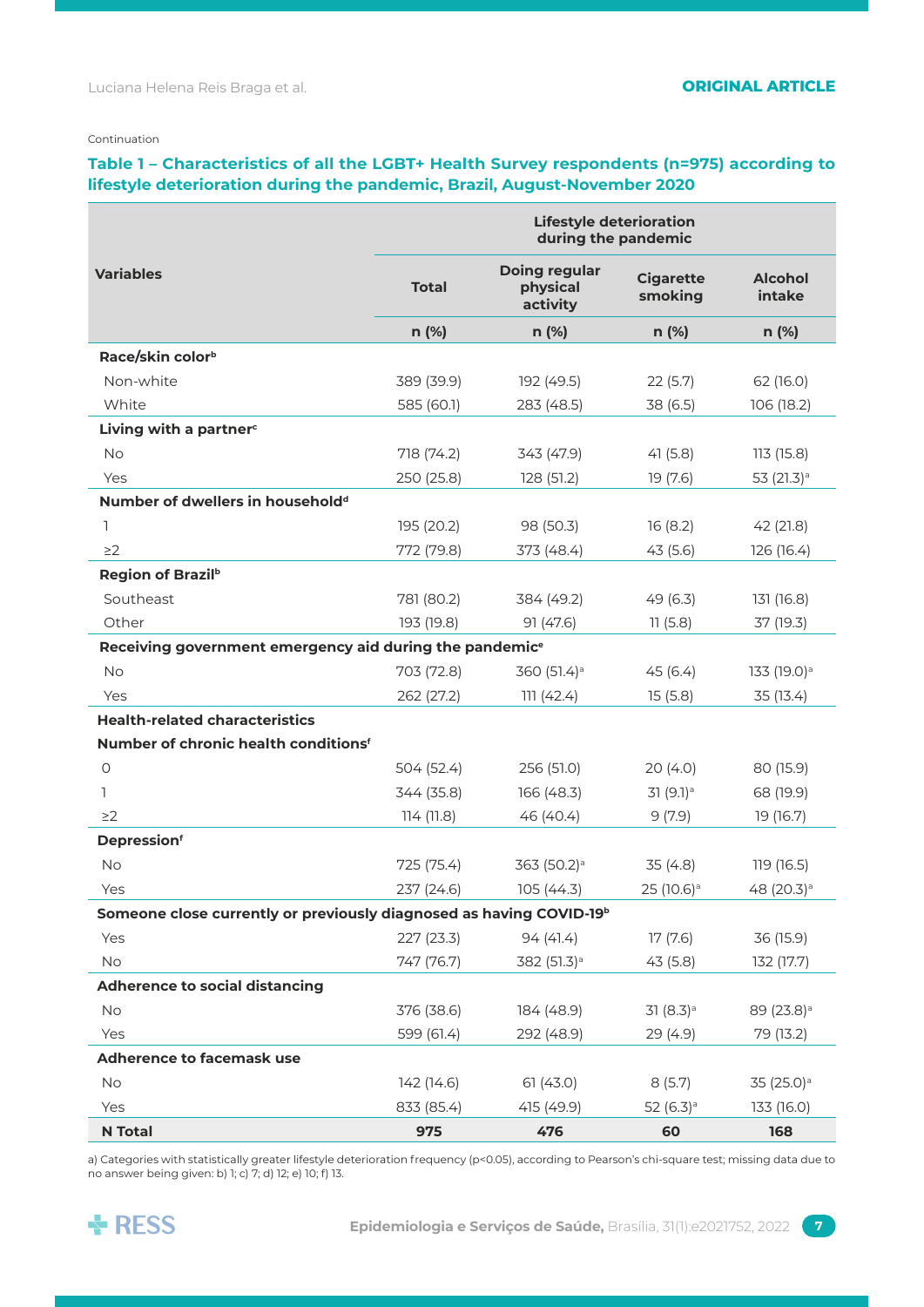Moreover, frequency of increased cigarette smoking was also greater among those who did not adhere to social distancing and those who adhered to use of masks. Finally, greater frequency of increased alcohol intake was found among those who were younger (up to 49 years old), lived with a partner, did not receive emergency government aid during the pandemic, had depression, did not adhere to social distancing, as well as those who did not adhere to use of masks.

Table 2 shows the results of the crude and adjusted models of factors associated with each of the characteristics of lifestyle deterioration during the pandemic, considering only individuals who already had that lifestyle before the emergence of COVID-19. Since multicollinearity was not evident in any of the adjusted models (variance inflation factor <2), all independent variables with p<0.20 in the crude models were kept in the adjusted models. All models showed p>0.05 in the Hosmer-Lemeshow test, revealing adequacy. Regarding deterioration in practicing regular physical activity, statistically higher frequency was found only among those who adhered to mask use (OR=2.26; 95%CI 1.20;4.23). Among those with increased cigarette smoking, statistically higher frequency was found only among individuals with a chronic health condition (OR=2.39; 95%CI 1.03;5.56) compared to those with no chronic health condition. As for increased alcohol intake, statistically greater frequency was found in cisgender women (OR=1.95; 95%CI 1.31;2.92), compared to cisgender men, and also for the variable 'living with a partner' (OR=1.89; 95%CI 1.23;2.91), compared to not living with a partner. In contrast, statistically lower frequencies of increased alcohol intake were found among the ≥50 years age group (OR=0.42; 95%CI 0.19;0.89), in relation to the 18-29 age group, as well as among those receiving emergency government aid during the pandemic (OR=0.52; 95%CI 0.33;0.83), and among those adhering to social distancing (OR=0.51; 95%CI 0.35;0.75).

### **DISCUSSION**

The results of this research suggest that the lifestyles of some groups of LGBT+ individuals deteriorated when they were subjected to the environment imposed by the pandemic. Deterioration in regular physical activity was found only among those who adhered to use of masks. Increased cigarette smoking, in turn, was found only among those who reported having a single chronic health condition. Regarding increased alcohol intake, the results showed higher frequencies among females and females who lived with a partner. Still with regard to increased alcohol intake, this finding was negatively associated with the 50 years and over age group, receipt of emergency government aid during the pandemic and adherence to social distancing.

The results showed that among those who practiced regular physical activity, deterioration in this behavior was greater among those who adhered to use of masks. A Brazilian study showed that older adults who maintained healthy living habits before the pandemic tended to adhere more to preventive measures related to COVID-19.<sup>20</sup> However, those who practiced physical activities adhered less to use of masks, suggesting that this measure may make it difficult to continue practicing these activities due to breathing discomfort.20 It should be emphasized that this study did not assess changes in lifestyles. The current stage of the pandemic may, by itself, contribute to a reduction in the number of people doing regular physical and in the time spent doing it. The results found reveal that almost 50% of the LGBT+ population had reduced regular physical activity, while among the general Brazilian population in the same age group, this reduction was 18%.<sup>7</sup> In 2020, Malta et al. compared the pandemic period to public holidays and vacations, these commonly being occasions on which people relax, resulting in a reduction in movements and an increase in hours spent

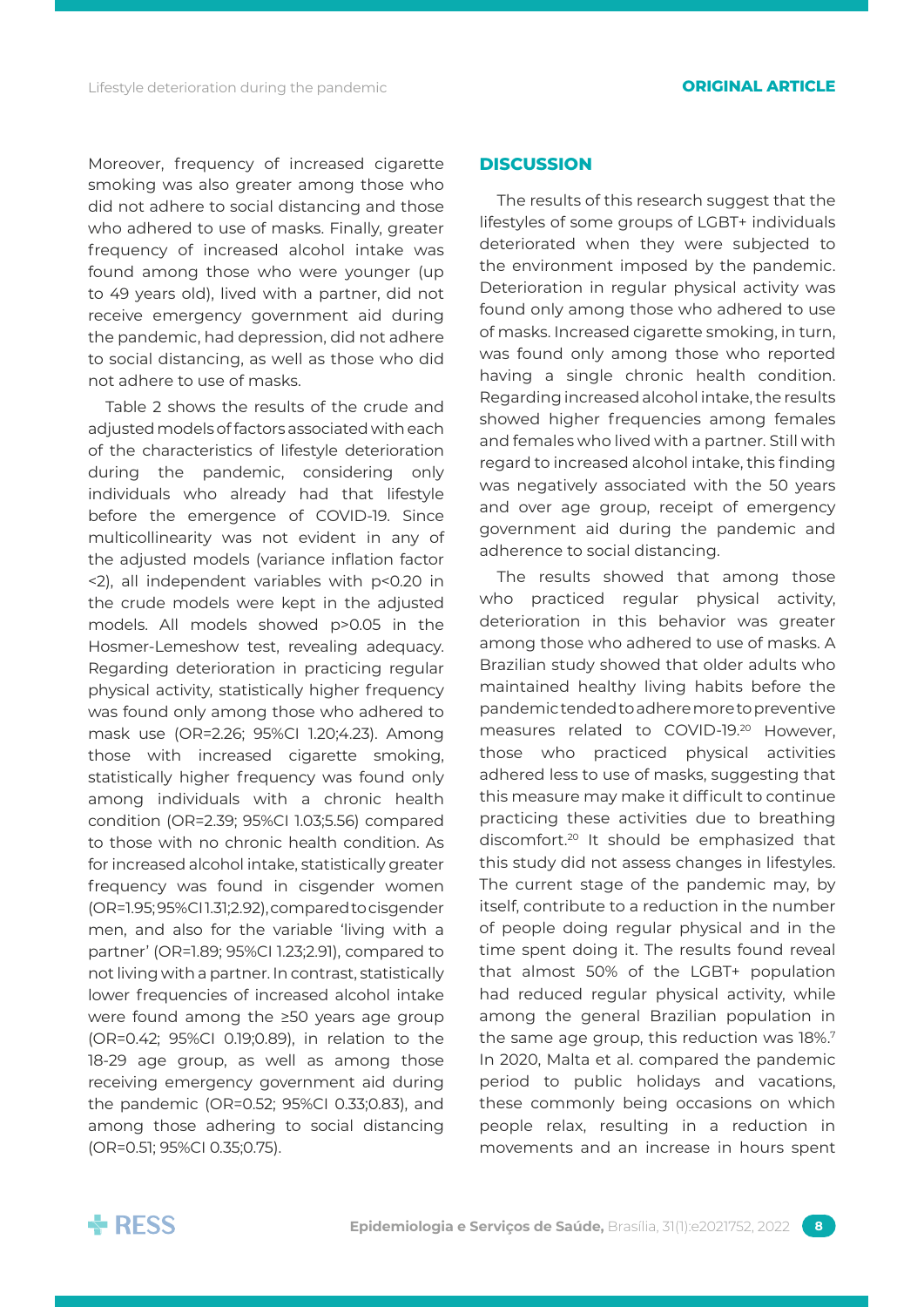## Luciana Helena Reis Braga et al. **ORIGINAL ARTICLE**

**Table 2 – Crude and adjusted models of association between characteristics of the LGBT+ Health Survey respondents and lifestyle deterioration during the COVID-19 pandemic, Brazil, August-November 2020**

|                                                                                       | Lifestyle during the pandemic                                                                |                                     |                                                                              |                                     |                                                                                  |                                     |
|---------------------------------------------------------------------------------------|----------------------------------------------------------------------------------------------|-------------------------------------|------------------------------------------------------------------------------|-------------------------------------|----------------------------------------------------------------------------------|-------------------------------------|
| <b>Characteristics</b>                                                                | <b>Reduction in regular</b><br>physical activity<br>(versus unchanged<br>or increased) N=533 |                                     | Increase in<br>cigarette smoking<br>(versus unchanged<br>or increased) N=198 |                                     | <b>Increase in</b><br>alcohol intake<br>(versus unchanged<br>or increased) N=778 |                                     |
|                                                                                       | Crude OR <sup>a</sup><br>(95%Clb)                                                            | Adjusted <sup>c</sup> OR<br>(95%CI) | <b>Crude OR</b><br>(95%CI)                                                   | Adjusted <sup>d</sup> OR<br>(95%CI) | <b>Crude OR</b><br>(95%CI)                                                       | Adjusted <sup>e</sup> OR<br>(95%CI) |
| <b>Gender characteristics</b>                                                         |                                                                                              |                                     |                                                                              |                                     |                                                                                  |                                     |
| Affective orientation (versus homosexual)                                             |                                                                                              |                                     |                                                                              |                                     |                                                                                  |                                     |
| <b>Bissexual</b>                                                                      | 0.91(0.53;1.58)                                                                              | $\overline{a}$                      | $0.78$ (0.38;1.61)                                                           | $\overline{\phantom{0}}$            | 0.81(0.54;1.22)                                                                  |                                     |
| Other affective orientation minorities                                                | 2.96 (0.37;22.58)                                                                            |                                     |                                                                              | $\overline{a}$                      | 0.96(0.31;2.94)                                                                  |                                     |
| <b>Gender identity (versus cisgender male)</b>                                        |                                                                                              |                                     |                                                                              |                                     |                                                                                  |                                     |
| Cisgender female                                                                      | 0.69(0.41;1.14)                                                                              | 0.64(0.37;1.10)                     | 1.45 (0.75;2.80)                                                             |                                     | 1.46 (1.03;2.09) <sup>f</sup>                                                    | 1.95 (1.31;2.92) <sup>f</sup>       |
| Transsexual, transvestite, non-binary or other gender minorities                      | 0.66 (0.28;1.52)                                                                             | 0.54(0.22;1.12)                     | 1.29 (0.46;3.59)                                                             |                                     | 1.51 (0.78;2.90)                                                                 | 1.56 (0.78;3.24)                    |
| Sociodemographic characteristics                                                      |                                                                                              |                                     |                                                                              |                                     |                                                                                  |                                     |
| Age group (versus 18-29 years)                                                        |                                                                                              |                                     |                                                                              |                                     |                                                                                  |                                     |
| 30-49 years                                                                           | 1.23 (0.73;2.08)                                                                             | 1.63(0.85;3.11)                     | 1.41(0.73;2.69)                                                              | $\overline{\phantom{0}}$            | 1.32 (0.92;1.89)                                                                 | 1.04(0.66;1.63)                     |
| $≥50$ years                                                                           | 0.93(0.44;1.97)                                                                              | 1.12(0.48;2.61)                     | 0.74(0.27;2.01)                                                              | $\overline{\phantom{a}}$            | $0.70$ (0.35;1.37)                                                               | 0.42 (0.19;0.89) <sup>f</sup>       |
| Postgraduate (versus up to degree level)                                              | 0.87(0.53;1.41)                                                                              | 0.70 (0.38;1.28)                    | 1.08(0.55;2.12)                                                              | $\overline{\phantom{0}}$            | 1.40 (0.98;2.00)                                                                 | 1.06 (0.68;1.65)                    |
| Race/skin color- white (versus non-white)                                             | 0.66(0.39;1.10)                                                                              | $\overline{\phantom{0}}$            | 1.19 (0.64;2.22)                                                             | $\overline{\phantom{m}}$            | 1.12 (0.79;1.59)                                                                 | $\overline{\phantom{m}}$            |
| Living with a partner (versus not living with a partner)                              | 1.71 (0.92;3.15)                                                                             | $\frac{1}{2}$                       | 1.70 (0.86;3.35)                                                             | 1.90 (0.91;3.93)                    | 1.59 (1.09;2.31) <sup>f</sup>                                                    | 1.89 (1.23;2.91) <sup>f</sup>       |
| Number of dwellers in household ≥2 (versus 1)                                         | 1.49 (0.87;2.57)                                                                             | 1.61 (0.89;2.91)                    | $0.69$ (0.34;1.39)                                                           |                                     | $0.72$ (0.48;1.07)                                                               | 0.65(0.41;1.04)                     |
| Southeast region (versus other region)                                                | 0.84(0.45;1.60)                                                                              |                                     | 0.85(0.37;1.83)                                                              |                                     | $0.82$ (0.54;1.24)                                                               | 0.85 (0.54;1.32)                    |
| Receiving government emergency aid during the pandemic<br>(versus not receiving)      | 1.52 (0.81;2.86)                                                                             | 1.38 (0.70;2.71)                    | 0.59(0.30;1.16)                                                              | 0.55(0.27;1.13)                     | $0.63$ (0.42;0.95) <sup>f</sup>                                                  | $0.52$ (0.33;0.83) <sup>f</sup>     |
| <b>Health-related characteristics</b>                                                 |                                                                                              |                                     |                                                                              |                                     |                                                                                  |                                     |
| Number of chronic health conditions (versus none)                                     |                                                                                              |                                     |                                                                              |                                     |                                                                                  |                                     |
|                                                                                       | 1.33 (0.76;2.26)                                                                             | 1.45 (0.84;2.52)                    | 2.61 (1.33;5.11) <sup>f</sup>                                                | 2.39 (1.03;5.56) <sup>f</sup>       | 1.36 (0.94;1.96)                                                                 | 1.32 (0.84;2.09)                    |
| $\geq$ 2                                                                              | 1.69 (0.64;4.47)                                                                             | 1.69 (0.62;4.59)                    | 1.39(0.56; 3.45)                                                             | 0.93(0.28; 3.05)                    | 1.33(0.75;2.35)                                                                  | 1.35 (0.64;2.85)                    |
| Depression (versus not depressed)                                                     | 1.52 (0.79;2.92)                                                                             | $\overline{\phantom{0}}$            | 1.89 (1.01;3.55) <sup>f</sup>                                                | 1.27 (0.53;3.07)                    | 1.43 (0.97;2.10)                                                                 | 1.14 (0.67;1.95)                    |
| Someone close currently or previously diagnosed as having<br>COVID-19 (versus no one) | 1.31 (0.74;2.30)                                                                             | $\overline{\phantom{0}}$            | $0.63$ $(0.31;1.26)$                                                         | 0.60(0.29;1.27)                     | 1.10(0.73;1.66)                                                                  |                                     |
| Adherence to facemask use (versus not adhering)                                       | 0.71(0.42;1.18)                                                                              |                                     | 0.70 (0.38;1.29)                                                             |                                     | $0.50$ (0.36;0.71) <sup>f</sup>                                                  | $0.51(0.35;0.75)^f$                 |
| Adesão ao uso de máscara facial (versus não)                                          | 1.90 (1.04;3.46) <sup>f</sup>                                                                | $2.26$ (1.20;4.23) <sup>f</sup>     | 1.82 (0.78;4.22)                                                             | 2.08 (0.85;5.12)                    | $0.55(0.35;0.85)^f$                                                              | 0.64(0.39;1.06)                     |

a) OR: odds ratio; b) 95%CI: 95% confidence interval; Model adequacy: c) 130.9 – p=0.41; d) 51.8 – p=0.08; e) 387.0 – p=0.15; f) p-values <0.05 based on logistic regression.

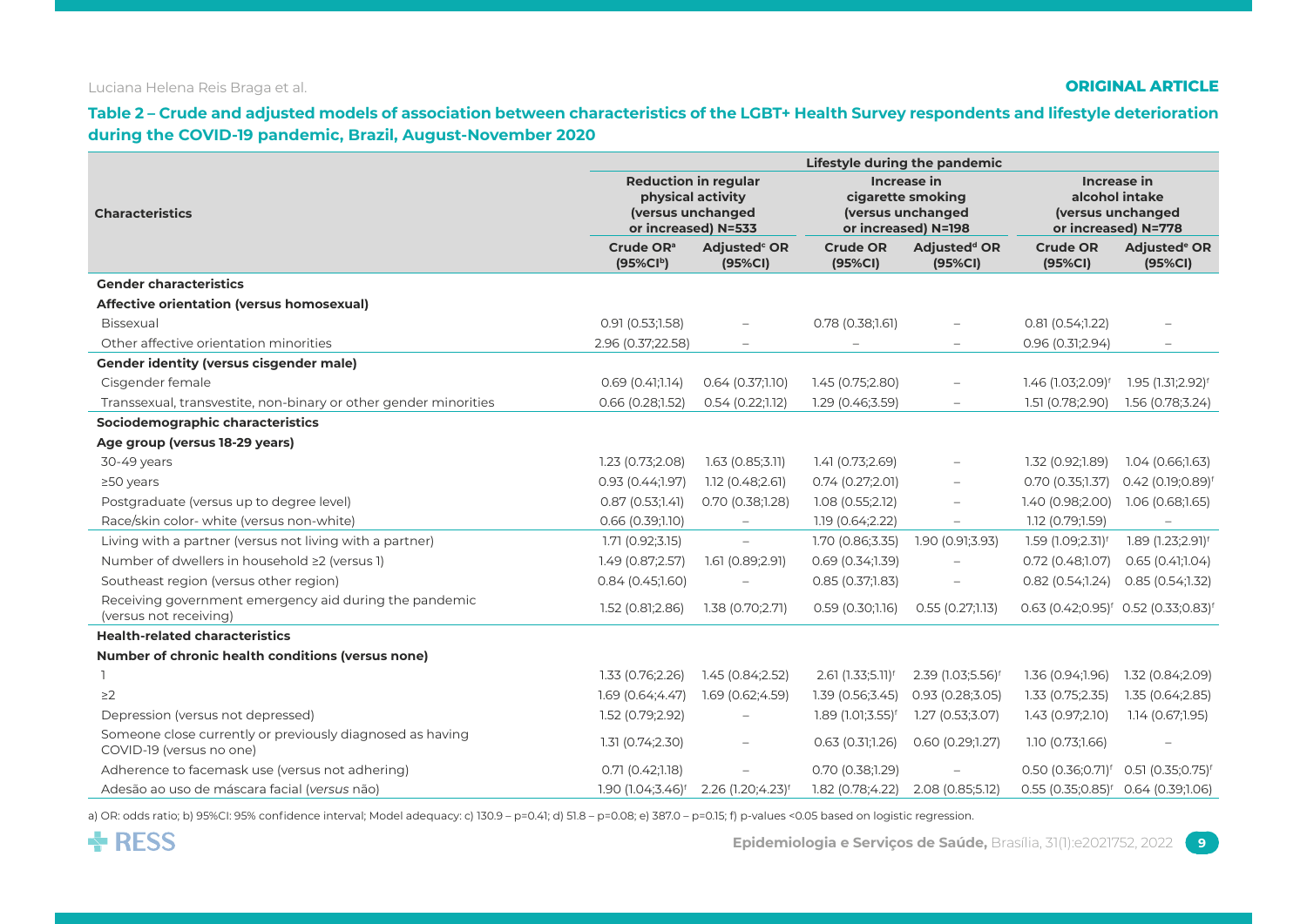watching television programs and browsing on the internet, thus characterizing increased sedentary behavior on these occasions.7 Despite this, according to a study conducted by Guimarães Lima et al. in 2019,<sup>21</sup> walking, soccer and bodybuilding, precisely the sports that are most practiced Brazil, go against social distancing measures, since they are practiced mainly in public spaces, which promotes contact between those who practice them. According to the theory underlying the scale called Motives for Physical Activity Measure  $-$  Revised (MPAM-R),<sup>22</sup> which can be used to measure people's motivation to engage in physical activity, interaction with groups is determinant in this sense. Considering the pandemic scenario, these collective activities have been considerably compromised, which could impact a person's decision to reduce physical activity.

In relation to increased alcohol intake, mental health impairment may explain such behavior,<sup>23-25</sup> either due to fear of contamination, the need for social distancing or, moreover, because of a drop in income.26 The results of our study pointed to a 17.3% increase in the consumption of alcoholic beverages during the pandemic, similar to that of the general Brazilian population (17.6%),7 although lower than that reported in April and May 2020 (prior to the pandemic becoming established throughout Brazil), especially among its LGBT+ contingent.<sup>14</sup> As for tobacco use, an increase of 42% among smokers was found (data not shown), similar to other proportional data on the Brazilian LGBT+ population  $(49.4%)$ <sup>14</sup> and higher than that found for the general Brazilian population (34%).7 A study conducted with Australia's general population in April 2020, i.e. during the pandemic, found association between deteriorating lifestyle and depression, anxiety and stress symptoms, these being conditions that are mostly more prominent among women<sup>25</sup> and may explain increased alcohol intake.<sup>25</sup> Unlike what was reported before the pandemic, regarding

Brazilian men who have sex with men and transgender persons, $14$  the findings of our study showed increased alcohol consumption only among women. In the case of women with minority gender identities (including cisgender, lesbian or bisexual, and non-binary women), contents posted on social networks and related to alcohol consumption shifted from a 'party-related' pattern to a 'socializing and overcoming the pandemic' pattern.<sup>27</sup> These findings reinforce use of alcohol as an important compensatory mechanism for coping with the pandemic among this group.

Older age groups (≥50 years), as well as those who received emergency government aid during the pandemic and who adhered to social distancing, showed less susceptibility to increased alcohol intake in the period studied, possibly a consequence of the opportunity of maintaining interaction between individuals. LGBT+ Brazilians who consumed five or more units of alcohol on a single occasion (binge drinking) showed greater difficulty in adhering to social distancing,<sup>14</sup> according to a study the result of which corroborates that of our research. In addition, greater suffering due to social distancing has been reported for younger people,<sup>25,28</sup> belonging to the socalled potentially productive group (between 15 and 59 years old).<sup>28</sup> Outside of the pandemic period, these individuals are expected to have more social interaction and therefore, at a time of mandatory isolation, are expected to be the most mentally impacted by COVID-19.25,28 Among the more vulnerable, especially those who received emergency government aid, although their mental health was also considerably impacted by unemployment and financial difficulty,<sup>5</sup> this was not reflected in increased alcohol intake. More vulnerable groups had to give priority to food<sup>5</sup> and somewhere to live, so that less money was left over for alcohol intake.

Despite having strong points, such as being the first nationwide survey to investigate the

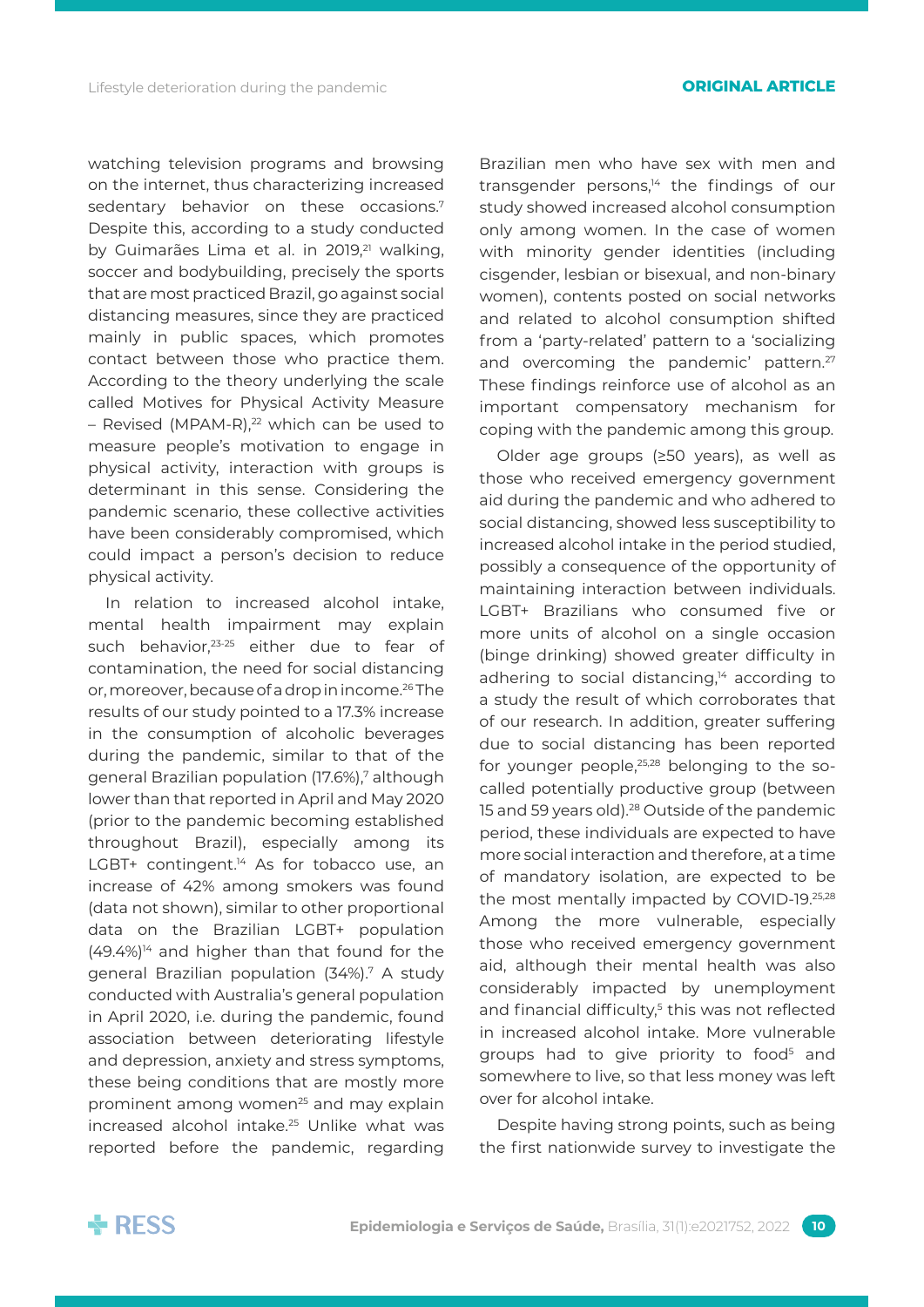topic and to highlight lifestyle deterioration in a historically neglected population, some limitations should be raised. First, the inherent limitations of the online survey method, such as non-representativeness and the volunteer effect,29 excluding the most vulnerable population that also does not have access to the internet. Thus, selection bias cannot be ruled out and therefore the results of the study cannot be generalized to the entire LGBT+ population. Second, the response rate was not evaluated, since the software used did not allow this, in addition to duplicated information, given that it was an anonymous survey. Third, no weights were used for possible statistical corrections to increase the representativeness of the target population, since there was a large concentration of respondents in the Southeast region. Fourth, the cross-sectional nature of the survey did

not allow the direction of the associations found to be known. And finally, all outcomes were measured based on self-reporting, which may be influenced by other mental factors not included in the research, besides being subject to individual perception and information bias.

In conclusion, the results reinforce that individuals identified as belonging to the LGBT+ group showed vulnerability, regarding lifestyle deterioration during the COVID-19 pandemic. Standing out among the factors associated with lifestyle deterioration were (i) individuals who adhered to wearing masks, (ii) those with a chronic health condition, and (iii) cisgender females. These results suggest that the prolongation of the pandemic and social distancing measures may impact the rate of health deterioration among the LGBT+ population.

### **AUTHORS' CONTRIBUTION**

Braga LHR, Menezes CS, Martins IV, Da Silva JDP and Torres JL contributed to the study concept and design, data analysis and interpretation, drafting and critically reviewing the intellectual contents, and approving the final version of the manuscript. All the authors declare themselves to be responsible for all aspects thereof, including its accuracy and integrity.

### **CONFLICTS OF INTEREST**

The authors declared that they have no conflicts of interest.

**Correspondence:** Juliana Lustosa Torres | [jlt.fisioufmg@hotmail.com](mailto:jlt.fisioufmg@hotmail.com) **Received on:** 16/08/2021 | **Approved on:** 09/12/2021 **Associate editor:** Isis Polianna Silva Ferreira de Carvalho

### **REFERENCES**

- 1. World Health Organization. Timeline: WHO's COVID19 response [Internet]. 2021. Genebra: World Health Organization; 2021 [update 2021 Jan 25; cited 2021 Abr 12]. Available from: [https://www.who.int/](https://www.who.int/emergencies/diseases/novel-coronavirus-2019/interactive-timeline) [emergencies/diseases/novel-coronavirus-2019/interactive-timeline](https://www.who.int/emergencies/diseases/novel-coronavirus-2019/interactive-timeline)
- 2. Brasil. Ministério da Saúde. Portaria no 454, de 20 de março de 2020. Declara, em todo o território nacional, o estado de transmissão comunitária do coronavirus (COVID-19) [Internet]. Diário Oficial da União, Brasilia (DF), 2020 mar 20 [citado 2021 maio 24]; Seção 1:1. Disponível em: [https://www.in.gov.br/](https://www.in.gov.br/en/web/dou/-/portaria-n-454-de-20-de-marco-de-2020-249091587 ) [en/web/dou/-/portaria-n-454-de-20-de-marco-de-2020-249091587](https://www.in.gov.br/en/web/dou/-/portaria-n-454-de-20-de-marco-de-2020-249091587 )

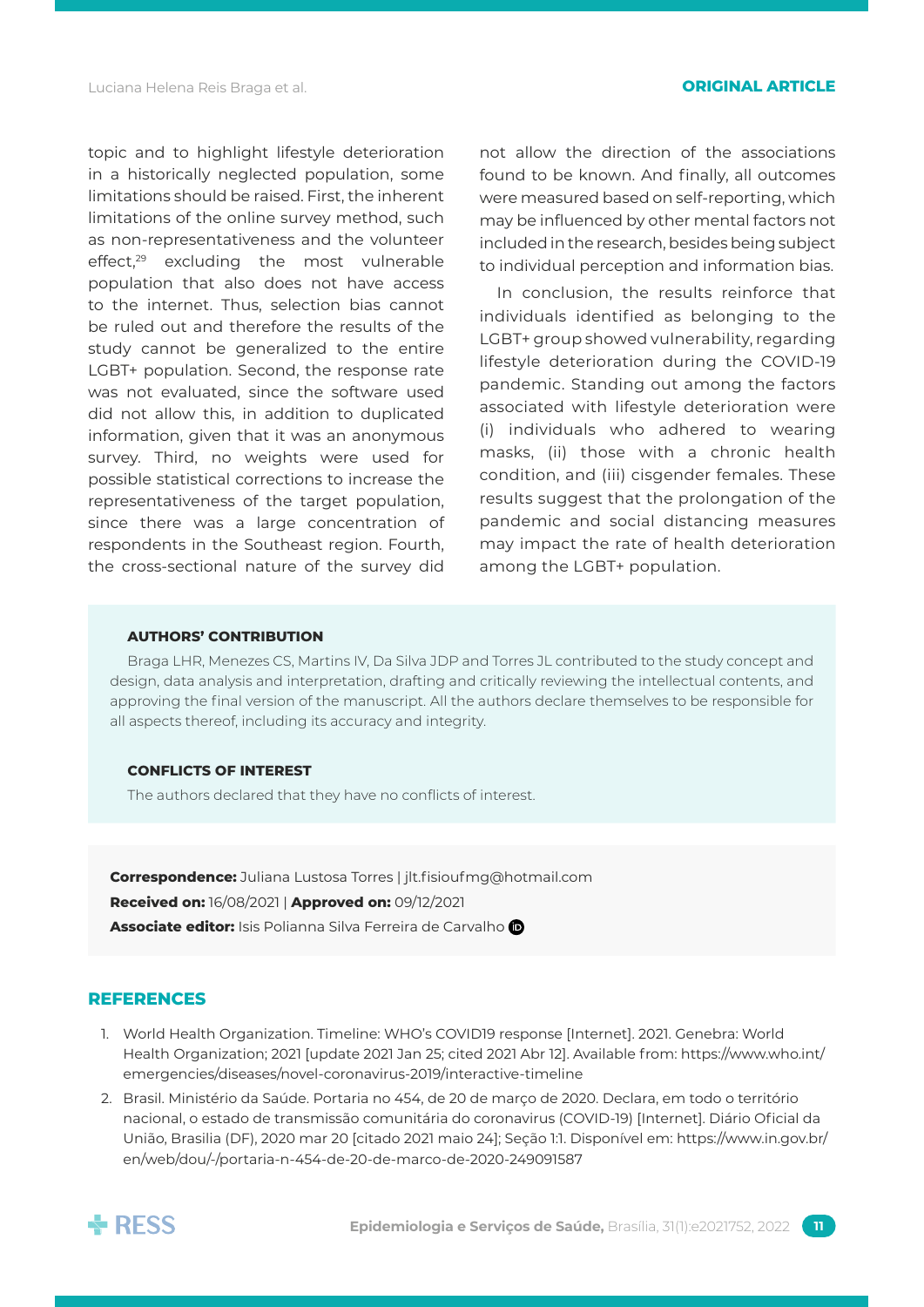- 3. Ministério da Saúde (BR). Secretaria de Vigilância à Saúde. Guia de vigilância epidemiológica: painel coronavírus [Internet]. Brasília: Ministério da Saúde; 2021 [atualizado 2021 Ago 14; citado 2021 Maio 24]. Disponível em:<https://covid.saude.gov.br>
- 4. Gibb JK, DuBois LZ, Williams S, McKerracher L, Juster RP, Fields J. Sexual and gender minority health vulnerabilities during the COVID-19 health crisis. Am J Hum Biol. 2020;32(5):e23499. doi: [10.1002/](https://doi.org/10.1002/ajhb.23499) [ajhb.23499](https://doi.org/10.1002/ajhb.23499)
- 5. Bezerra ACV, Silva CEM, Soares FRG, Silva JAM. Fatores associados ao comportamento da população durante o isolamento social na pandemia de COVID-19. Cien Saude Colet. 2020;25(Supl.1):2411-21. doi: [10.1590/1413-81232020256.1.10792020](https://doi.org/10.1590/1413-81232020256.1.10792020)
- 6. World Health Organization. Healthy living: what is a healthy lifestyle? [Internet]. Copenhagen: World Health Organization; 1999 [cited 2021 Sep 15]. Available from: http://apps.who.int/iris/bitstream/handle/10665/108180/EUR\_ICP\_LVNG\_01\_07\_02. pdf;jsessionid=8B7461DEA98C5FEBCFB1D8CCC1DF73C6?sequence=1
- 7. Malta DC, Szwarcwald CL, Barros MBA, Gomes CS, Machado IE, Souza Júnior PRB, et al. A pandemia da COVID-19 e as mudanças no estilo de vida dos brasileiros adultos: um estudo transversal, 2020. Epidemiol Serv Saude. 2020; 29(4):e2020407. doi: [10.1590/S1679-49742020000400026](https://doi.org/10.1590/s1679-49742020000400026)
- 8. Evans-Polce RJ, Veliz PT, Boyd CJ, Hughes TL, McCabe SE. Associations between sexual orientation discrimination and substance use disorders: differences by age in US adults. Soc Psychiatry Psychiatr Epidemiol. 2019;55(1):101–10. doi: [10.1007/s00127-019-01694-x](https://doi.org/10.1007/s00127-019-01694-x)
- 9. Rice CE, Vasilenko SA, Fish JN, Lanza ST. Sexual minority health disparities: an examination of agerelated trends across adulthood in a national cross-sectional sample. Ann Epidemiol. 2019; 31:20-5. doi: [10.1016/j.annepidem.2019.01.001](https://doi.org/10.1016/j.annepidem.2019.01.001)
- 10. Flentje A, Heck NC, Brennan JM, Meyer IH. The relationship between minority stress and biological outcomes: a systematic review. J Behav Med. 2010;43(5):673–94. doi: [10.1007/s10865-019-00120-6](https://doi.org/10.1007/s10865-019-00120-6)
- 11. #VoteLGBT. Diagnóstico LGBT+ na pandemia: desafios da comunidade LGBT+ no contexto de isolamento social em enfrentamento à pandemia de Coronavírus. [Internet]. 2021 [citado 2021 Fev 26]. Disponível em:<https://votelgbt.org/pesquisas>
- 12. Santos GM, Ackerman B, Rao A, Wallach S, Ayala G, Lamontage E, et al. Economic, mental health, HIV prevention and HIV treatment impacts of COVID-19 and the COVID-19 response on a global sample of cisgender gay men and other men who have sex with men. AIDS Behav. 2021;25(2):311–21. doi: [10.1007/](https://doi.org/10.1007/s10461-020-02969-0) [s10461-020-02969-0](https://doi.org/10.1007/s10461-020-02969-0)
- 13. MacCarthy S, Izenberg M, Barreras JL, Brooks RA, Gonzalez A, Linnemayr S. Rapid mixed-methods assessment of COVID-19 impact on Latinx sexual minority men and Latinx transgender women. PLoS ONE. 2020;15(12):e0244421. doi: [10.1371/journal.pone.0244421](https://doi.org/10.1371/journal.pone.0244421)
- 14. Torres TS, Hoagland B, Bezerra DRB, Garner A, Jalil EM, Coelho LE, et al. Impact of COVID-19 pandemic on sexual minority populations in Brazil: an analysis of social/racial disparities in maintaining social distancing and a description of sexual behavior. AIDS Behav. 2020;25(1):73-84. doi: [10.1007/s10461-020-](https://doi.org/10.1007/s10461-020-02984-1) [02984-1](https://doi.org/10.1007/s10461-020-02984-1)
- 15. World Health Organization. Global action plan on physical activity 2018–2030: more active people for a healthier world [Internet]. Genebra: World Health Organization; 2018 [cited 2021 Feb 26]. 104 p. Available from: <https://apps.who.int/iris/bitstream/handle/10665/272722/9789241514187-eng.pdf>
- 16. Szabo G, Wands JR, Eken A, Osna NA, Weinman SA, MacHida K, et al. Alcohol and hepatitis C virusinteractions in immune dysfunctions and liver damage. Alcohol Clin Exp Res. 2010;34(10):1675-86. doi: [10.1111/j.1530-0277.2010.01255.x](https://doi.org/10.1111/j.1530-0277.2010.01255.x)
- 17. Garcia LP, Sanchez ZM. Alcohol consumption during the COVID-19 pandemic: a necessary reflection for confronting the situation. Cad Saude Publica. 2020;36(10):e00124520. doi: [10.1590/0102-311X00124520](https://doi.org/10.1590/0102-311x00124520)